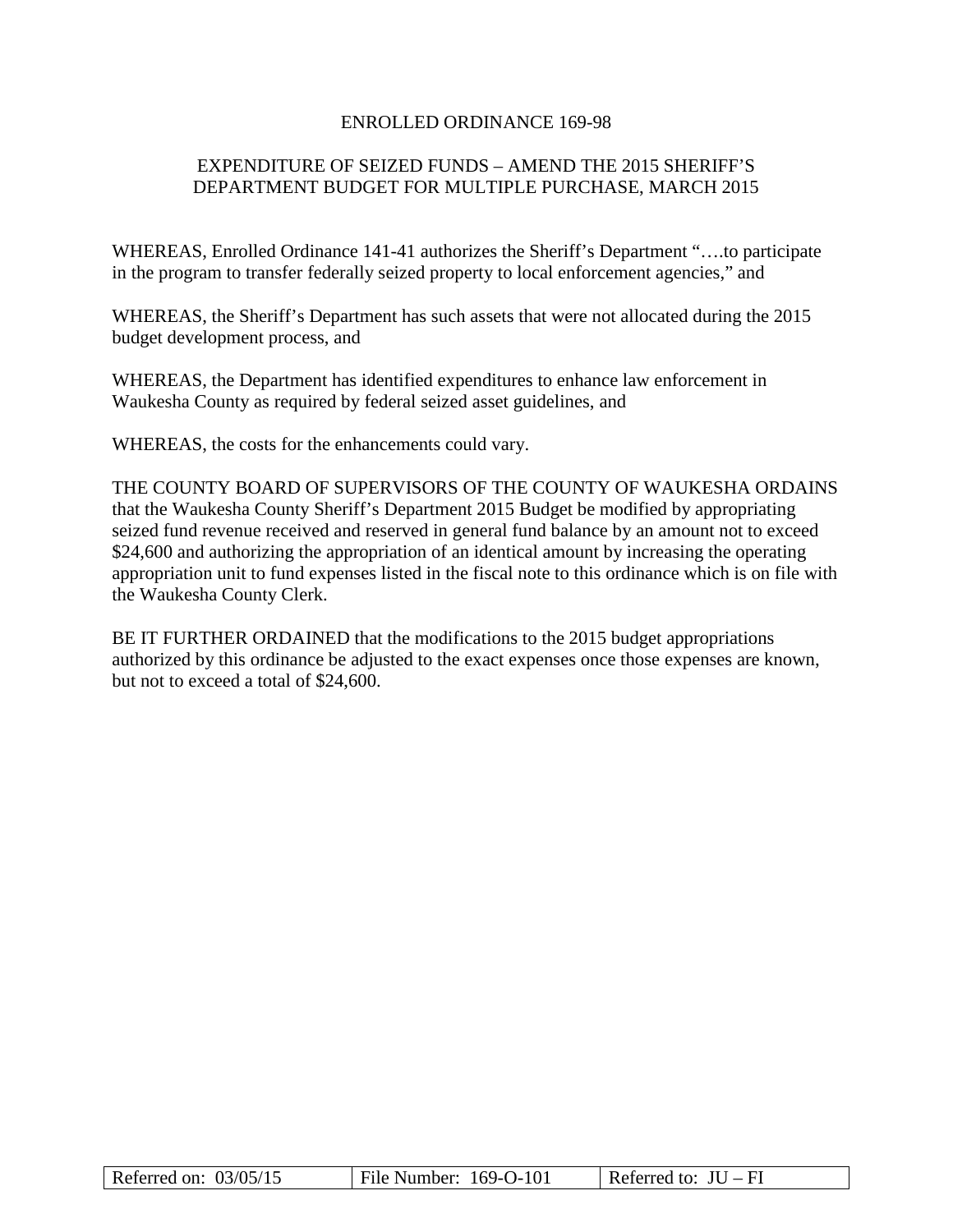## FISCAL NOTE

## EXPENDITURE OF SEIZED FUNDS AMEND THE 2015 SHERIFF'S DEPARTMENT BUDGET FOR MULTIPLE PURCHASES—MARCH 2015

Enrolled ordinance 141-41 (1986) authorized the Sheriff's Department to participate in a federal program, which transfers forfeited assets (seized funds) to those state and local agencies that contributed directly to the seizure of that property. Federal guidelines require that these seized funds must be used to enhance law enforcement activities, not to supplant existing adopted budget appropriations.

According to the County's accounting records, the Sheriff's Department currently has a balance of undesignated seized funds available totaling \$181,500. The Sheriff's Department is requesting to use up to a maximum of \$24,600 of seized funds expenditure authority to purchase the following items:

| Item                                                                                                                                                                                                                                   | Description                                                                                                    | Amount   |
|----------------------------------------------------------------------------------------------------------------------------------------------------------------------------------------------------------------------------------------|----------------------------------------------------------------------------------------------------------------|----------|
| <b>Inmate Property Boxes</b>                                                                                                                                                                                                           | 119 tamper proof inmate property boxes.                                                                        | \$5,000  |
| Install an intercom in Pod 1 to inmate medical.<br><b>Security Equipment</b><br>Move a card reader so that staff do not need to<br>reach around inmate to open door. Install group<br>lock/unlock device for Pods 6-9 so that staff do |                                                                                                                | \$3,650  |
|                                                                                                                                                                                                                                        | not need to open doors one at a time.                                                                          |          |
| Freezer                                                                                                                                                                                                                                | Current freezer has insufficient capacity. This<br>will purchase an additional freezer to provide<br>capacity. | \$3,000  |
| <b>Command Staff Technology</b>                                                                                                                                                                                                        | Purchase technology (e.g., tablet, phone) for new<br>command staff.                                            | \$1,450  |
| <b>Tactical Training</b>                                                                                                                                                                                                               | Send two members of Tactical Enforcement Unit<br>to Los Angeles Swat Training.                                 | \$3,500  |
| <b>Tactical Ballistic Vests</b>                                                                                                                                                                                                        | 8 ballistic vests for tactical enforcement unit.                                                               | \$8,000  |
| Total                                                                                                                                                                                                                                  |                                                                                                                | \$24,600 |

Department management estimates the on-going operating and maintenance costs for these items to be minimal and will be the responsibility of the Sheriff's Department. These additional costs will need to be absorbed within their current and future base budget of the Department. None of these purchases are planned for inclusion in a replacement plan. Future equipment replacements, if necessary, are expected to be purchased with non-tax levy funding.

This ordinance results in no additional direct tax levy impact in 2015.

 $\mathcal{L}=\mathcal{L}$ 

Linda Withouski

Linda G. Witkowski Budget Manager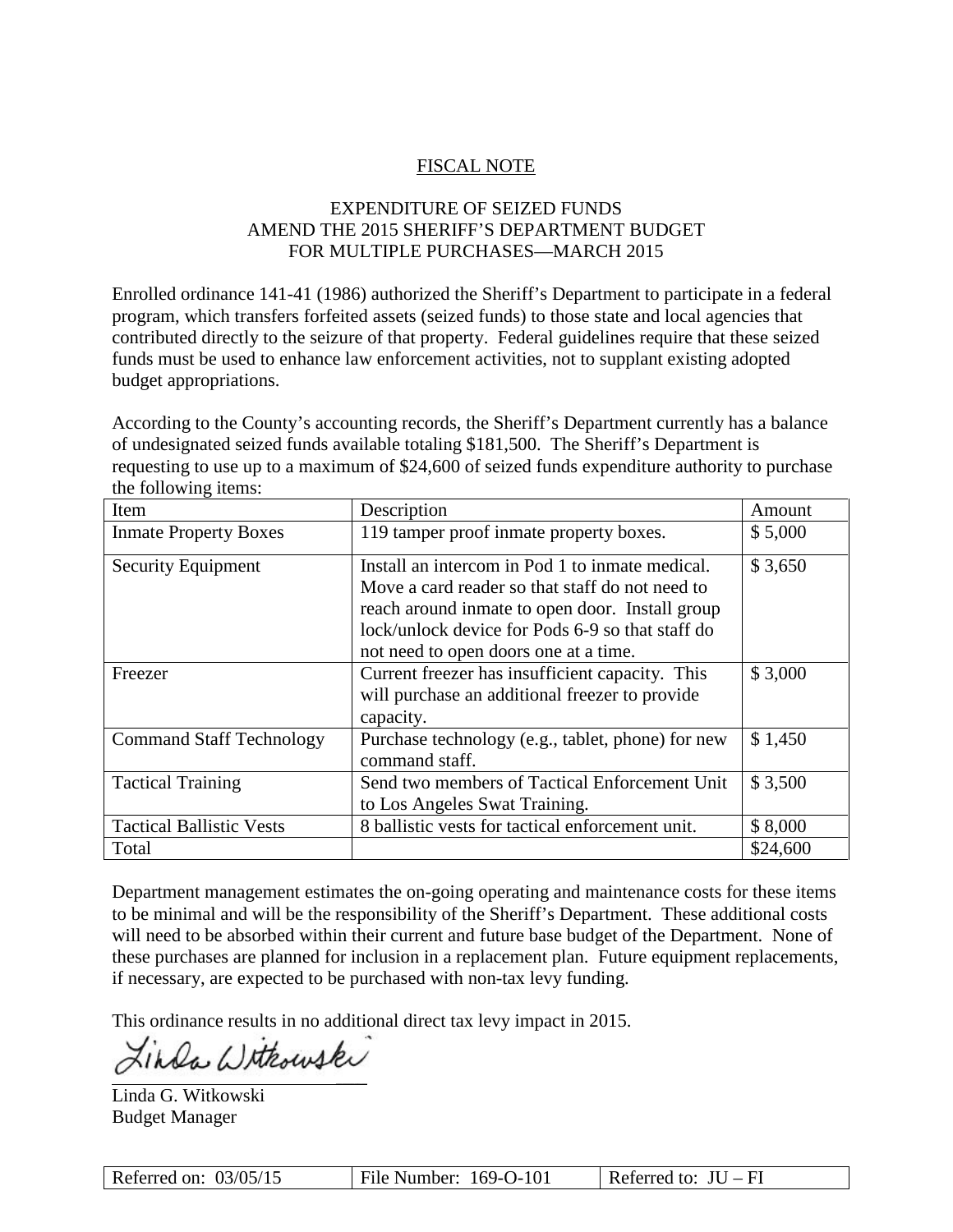### EXPENDITURE OF SEIZED FUNDS - AMEND THE 2015 SHERIFF'S DEPARTMENT BUDGET FOR MULTIPLE PURCHASE, MARCH 2015

Approved By: Judiciary & Law Enforcement Committee

Peter M. Wolff, Chair

im Batzko

Janel Brandtjen

Michael A. Crowley MMMU,

Kathleen M. Cummings

bert L. Kolb

Carl Pettis

Approved By: **Finance Committee** 

س ر

James A. Heinrich, Chair⊃

Eric Highum

**Richard Morris** 

10 Larry Nelson

Duane E. Paulson

**Steve Whittow** 

William*J*. Zaborowski

The foregoing legislation adopted by the County Board of Supervisors of Waukesha County, Wisconsin, was presented to the County Executive on:

<u>/ Natura (O. Naturel</u> Date:

The foregoing legislation adopted by the County Board of Supervisors of Waukesha County, Wisconsin, is hereby:

Approved:  $\triangle$ Vetoed:

 $4 - 1 - 15$ Date:

Vraha

Daniel P. Vrakas, County Executive

169-O-101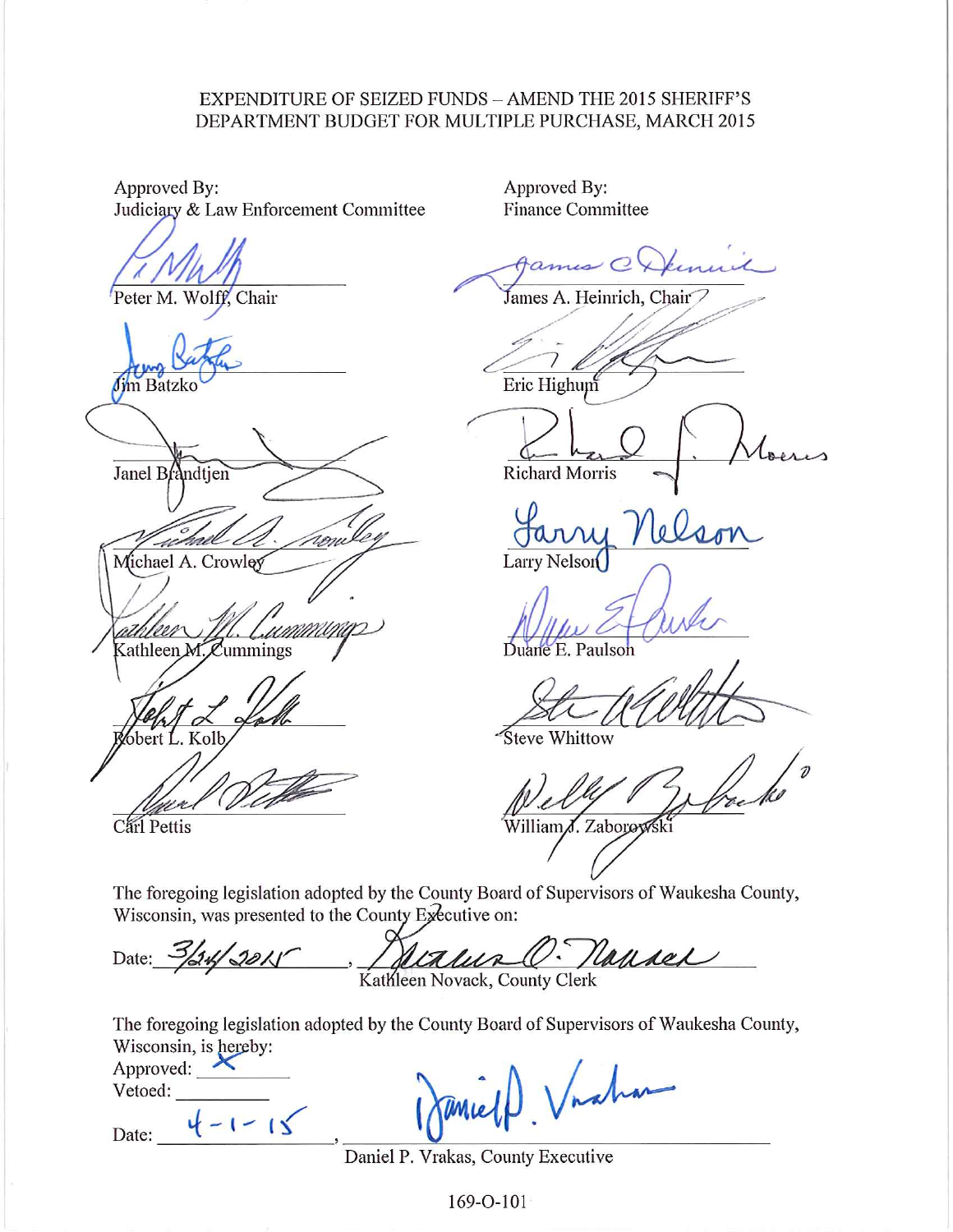#### WAUKESHA COUNTY BOARD OF SUPERVISORS

 $\bar{V}$ 

DATE-03/24/15

|  | 1 R. KOLBAYE        |
|--|---------------------|
|  | 3 R. MORRISAYE      |
|  | 5 J. BRANDTJEN      |
|  | 7 J. GRANTAYE       |
|  | 9 J. HEINRICHAYE    |
|  | 11 C. HOWARD        |
|  | 13 P. DECKERAYE     |
|  | 15 B. MITCHELLAYE   |
|  | 17 D. PAULSONAYE    |
|  | 19 K. CUMMINGSAYE   |
|  | 21 W. ZABOROWSKIAYE |
|  | 23 K. HAMMITTAYE    |
|  | 25 G. YERKEAYE      |

| $\mathbf{2}$ | D. ZimmermannAYE     |
|--------------|----------------------|
|              | 4 J. BATZKOAYE       |
|              | $6$ J. WALZAYE       |
|              | 8 E. HIGHUMAYE       |
|              | 10 D. SWANAYE        |
|              | 12 P. WOLFFAYE       |
|              | 14 C. PETTISAYE      |
|              | 16 M. CROWLEYAYE     |
|              | 18 L. NELSONAYE      |
|              | 20 T. SCHELLINGERAYE |
|              | 22 P. JASKEAYE       |
|              | 24 S. WHITTOWAYE     |

TOTAL AYES-23

CARRIED

 $\sim 10^{-1}$ 

 $\leftarrow$ UNANIMOUS\_

TOTAL NAYS-00

DEFEATED\_\_\_

TOTAL VOTES-23

(ORD) NUMBER-1690101